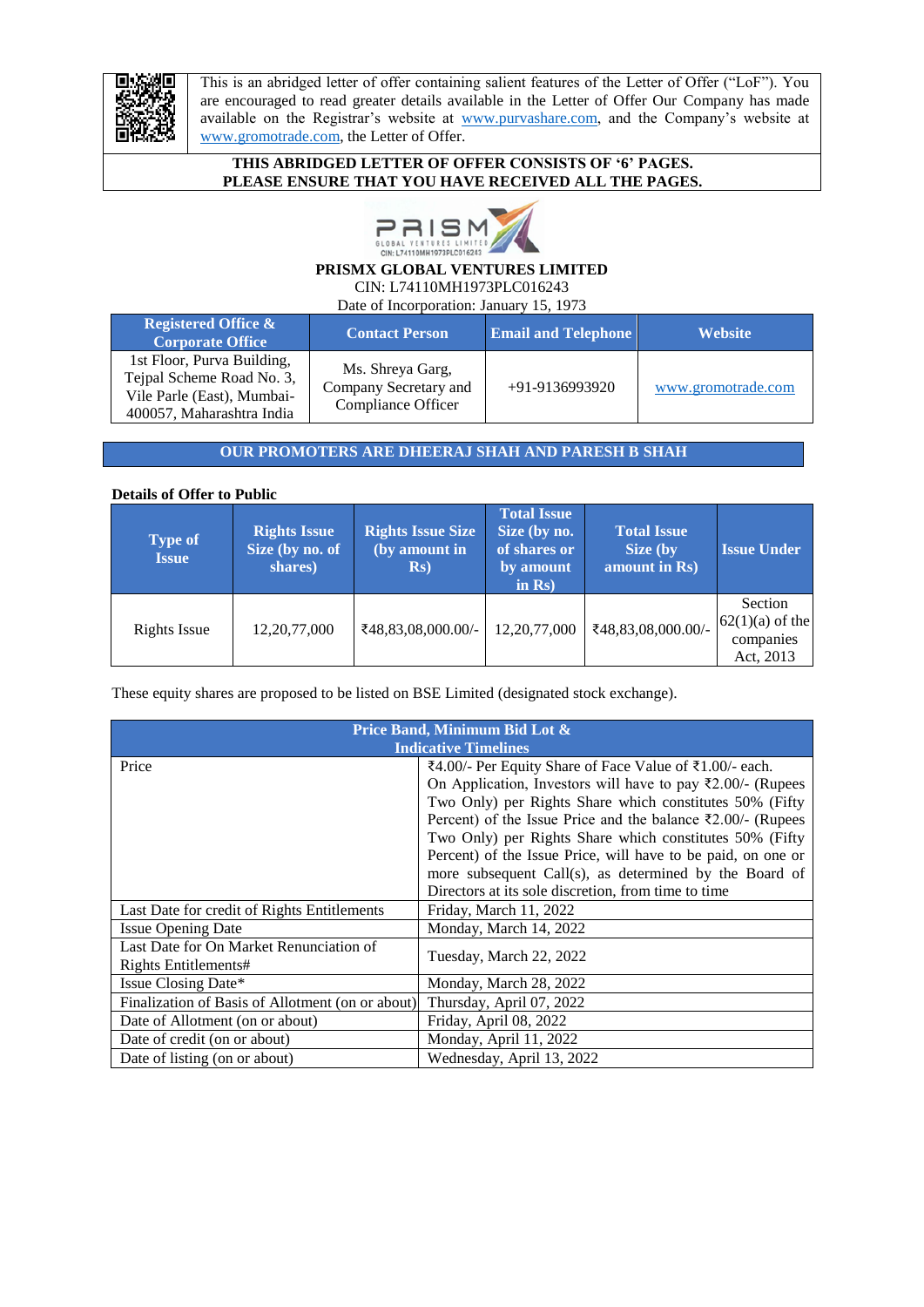| <b>TERMS OF PAYMENT</b>                                                                                |                             |                      |         |  |  |
|--------------------------------------------------------------------------------------------------------|-----------------------------|----------------------|---------|--|--|
| <b>AMOUNT PAYABLE PER RIGHT SHARE</b>                                                                  | <b>FACE</b><br><b>VALUE</b> | <b>PREMIUM TOTAL</b> |         |  |  |
| On Application                                                                                         | ₹ $0.50/-$                  | ₹1.50/-              | ₹2.00/- |  |  |
| One or more subsequent Call(s) as determined by our Board at<br>its sole discretion, from time to time | ₹ $0.50/-$                  | ₹1.50/-              | ₹2.00/- |  |  |
| Total                                                                                                  | ₹1.00/-                     | ₹3.00/-              | ₹4.00/- |  |  |

#### **RISKS IN RELATION TO THE OFFER**

The face value of the Equity Shares is ₹1.00/-. The Offer Price determined by our Company in consultation with the Lead Manager. No assurance can be given regarding frequency of trading in the Equity Shares nor regarding the price at which the Equity Shares will be traded after listing.

#### GENERAL RISKS

Investment in equity & equity-related securities involve a degree of risk and investors should not invest any funds in this Issue unless they can afford to take the risk of losing their investment. Investors are advised to read the risk factors carefully before taking an investment decision in this Issue. For taking an investment decision, investors must rely on their own examination of the Issuer and this Issue, including the risks involved. The Equity Shares have not been recommended or approved by the Securities and Exchange Board of India ("SEBI"), nor does, SEBI guarantee the accuracy or adequacy of the contents of the Letter of Offer. Specified attention of the investors is invited to the section titled "Risk Factors" at page 21 of the Letter of Offer and on page [4](#page-3-0) of this Abridged Letter of Offer.

#### **PROCEDURE**

You may obtain a physical copy of the Bid-cum-Application Form and the Letter of offer from the stock exchange, registrar to the issue, share transfer agents.

If you wish to know about processes and procedures applicable to this issue, you may request for a copy of the LoF and/or the General Information Document (GID) download it from the websites of the Stock Exchange i.e., www.bseindia.com; and the registrar to the issue [www.purvshare.com](http://www.purvshare.com/)

|                                  | <b>CapitalSquare Advisors Private Limited</b>                            |  |  |
|----------------------------------|--------------------------------------------------------------------------|--|--|
|                                  | Address: 205-209, 2 <sup>nd</sup> Floor, AARPEE Center, MIDC Road No 11, |  |  |
|                                  | CTS 70, Andheri (East), Mumbai – 400093, Maharashtra, India;             |  |  |
| Name of Lead Manager and         | Contact Details: +91-22-66849999;                                        |  |  |
| contact details (telephone and   | <b>Website:</b> www.capitalsquare.in;                                    |  |  |
| id)<br>of<br>each Lead<br>email  | <b>ID/Investor</b><br>Email<br>e-mail:<br>grievance                      |  |  |
| <b>Manager</b>                   | tanmoy.banerjee@capitalsquare.in/pankita.patel@capitalsquare.in;         |  |  |
|                                  | Contact Person: Mr Tanmoy Banerjee/ Ms. Pankita Patel;                   |  |  |
|                                  | <b>SEBI Registration Number: INM000012219;</b>                           |  |  |
|                                  | <b>Validity: Permanent</b>                                               |  |  |
|                                  | Purva Sharegistry (India) Private Limited                                |  |  |
|                                  | Address: Unit No. 9, Ground Floor, Shiv Shakti Industrial Estate, J. R.  |  |  |
|                                  | Boricha Marg, Lower Parel East, Mumbai - 400011, Maharashtra,            |  |  |
|                                  | India;                                                                   |  |  |
| Name of Registrar to the Issue   | <b>Contact Details:</b> $+91-22-23012518/6761;$                          |  |  |
| and contact details (telephone   | Website: www.purvashare.com;                                             |  |  |
| and email id)                    | E-mail ID / Investor grievance ID: support@purvashare.com;               |  |  |
|                                  | Contact Person: Ms. Deepali Dhuri;                                       |  |  |
|                                  | <b>SEBI Registration Number: INR000001112;</b>                           |  |  |
|                                  | <b>Validity: Permanent</b>                                               |  |  |
| <b>Name of Statutory Auditor</b> | M/S Dassani & Associates & Co. Chartered Accountants                     |  |  |
|                                  | Kotak Mahindra Bank Limited                                              |  |  |
|                                  | Address: Kotak Infiniti, 6th Floor, Building No. 21, Infinity Park, Off  |  |  |
|                                  | Western Express, General AK Vaidya Marg, Malad (East), Mumbai -          |  |  |
|                                  | 400 097, Maharashtra, India;                                             |  |  |
|                                  | <b>Contact Person: Kushal Patankar;</b>                                  |  |  |
| <b>Banker to the Issue</b>       | <b>E-mail ID:</b> cmsipo@kotak.com;                                      |  |  |
|                                  | <b>Contact Details: 022-66056588;</b>                                    |  |  |
|                                  | Fax Number: 022-67132416;                                                |  |  |
|                                  | Website: www.kotak.com;                                                  |  |  |
|                                  | <b>SEBI Registration Number: INBI00000927;</b>                           |  |  |
|                                  | CIN: L65110MH1985PLC038137                                               |  |  |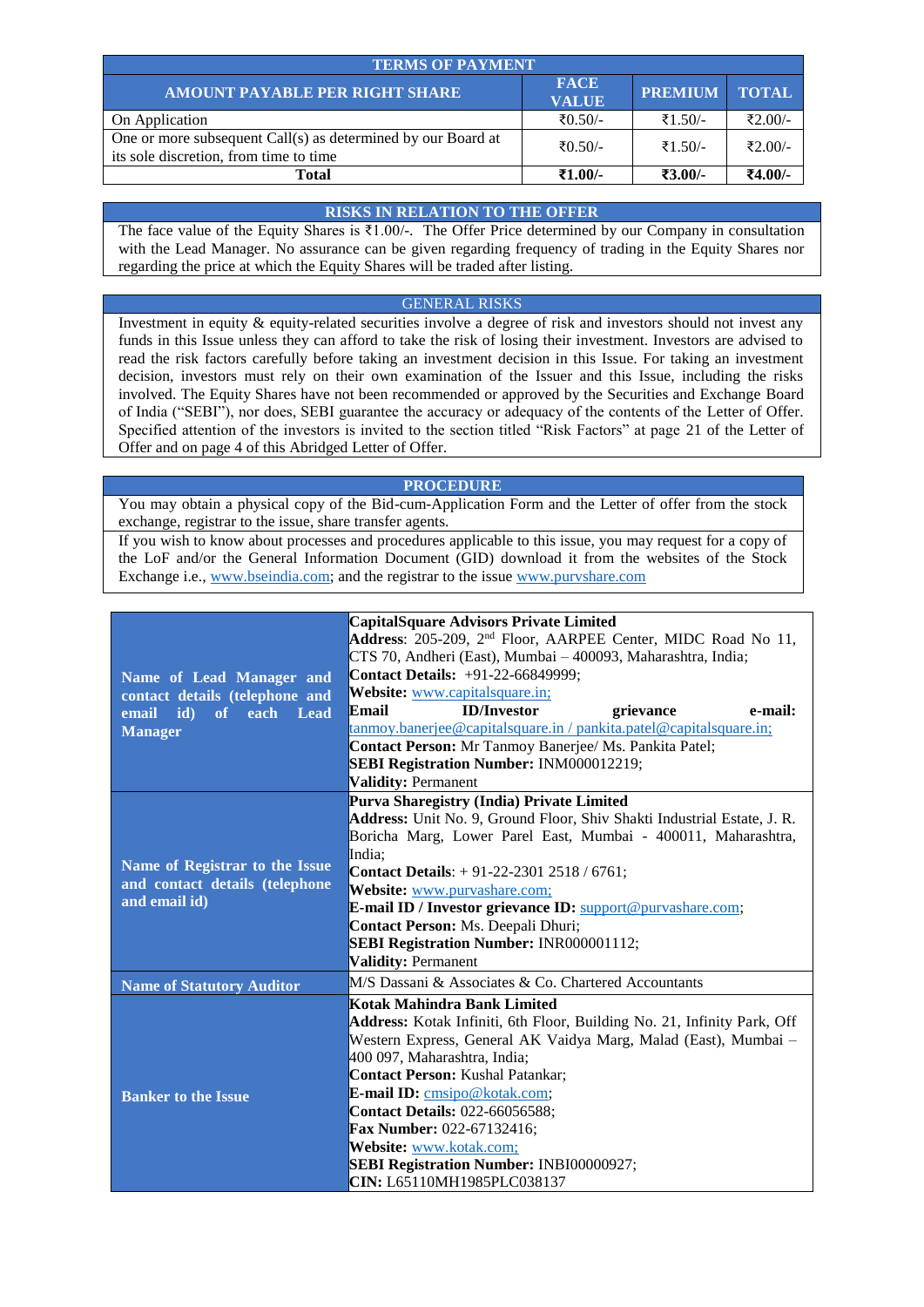| <b>PROMOTERS OF THE ISSUER COMPANY</b>         |               |            |  |  |
|------------------------------------------------|---------------|------------|--|--|
| Sr. No.<br>Individual/Corporate<br><b>Name</b> |               |            |  |  |
| .,                                             | Dheeraj Shah  | Individual |  |  |
|                                                | Paresh B Shah | Individual |  |  |

|                                 | <b>BUSINESS OVERVIEW AND STRATEGY</b>                                                                                                                                                                                                                                                                                                                                                                                                                                                                                                                                                                                                                                                                                                                                                                                                                                                     |
|---------------------------------|-------------------------------------------------------------------------------------------------------------------------------------------------------------------------------------------------------------------------------------------------------------------------------------------------------------------------------------------------------------------------------------------------------------------------------------------------------------------------------------------------------------------------------------------------------------------------------------------------------------------------------------------------------------------------------------------------------------------------------------------------------------------------------------------------------------------------------------------------------------------------------------------|
| <b>Company Overview</b>         | Our Company was originally incorporated on January 15, 1973, under the name<br>and style 'Kamalakshi Finance Corporation Private Limited' under the<br>provisions of the Companies Act, 1956, with the Registrar of Companies,<br>Mumbai. The Company was converted from Private to Public Company and the<br>name was changed to Kamalakshi Finance Corporation Limited' on December<br>[11, 1973. The name of the Company was changed to 'Gromo Trade &<br>Consultancy Limited' and the certificate of incorporation for change of name of<br>our Company was issued by the Registrar of Companies, Mumbai on July 01,<br>2015. Subsequently the name of our Company was further changed to 'Prismx<br>Global Ventures Limited' and a fresh Certificate of Incorporation pursuant to<br>change in name was issued by the Deputy Registrar of Companies, Mumbai on<br>November 13, 2019. |
| <b>Product/Service Offering</b> | The Company operates in two reportable segments i.e., Finance and Trading.                                                                                                                                                                                                                                                                                                                                                                                                                                                                                                                                                                                                                                                                                                                                                                                                                |

| SR.<br>NO. | <b>NAME</b>                  | <b>DESIGNATION</b>          | <b>OTHER DIRECTORSHIPS</b>                                                                                                                                                                                                                                                                                                                                                                                                                                                                                                                                                                                                                                  |
|------------|------------------------------|-----------------------------|-------------------------------------------------------------------------------------------------------------------------------------------------------------------------------------------------------------------------------------------------------------------------------------------------------------------------------------------------------------------------------------------------------------------------------------------------------------------------------------------------------------------------------------------------------------------------------------------------------------------------------------------------------------|
| 1          | Tejas Vinodrai Hingu         | <b>Managing Director</b>    | N <sub>i</sub> l                                                                                                                                                                                                                                                                                                                                                                                                                                                                                                                                                                                                                                            |
| 2          | Ravindra Bhaskar<br>Deshmukh | <b>Executive Director</b>   | Y S Prabhoo and Sons Private Limited<br>Π.<br>Inventive Nano<br>Stone<br>(India) Private<br>2.<br>Limited<br>Y.s. Prabhoo and Sons Distributors Private<br>3.<br>Limited<br>Ayan Powercom Private Limited<br>4.<br>5.<br>Druvtech Systems Private Limited<br>6.<br>Mpg Digital Platform Private Limited<br>7.<br><b>Tmart Platform Private Limited</b><br>8.<br><b>Upass Business Process Automation Private</b><br>Limited<br>Multi-screen Technologies<br>Services<br>9.<br>&<br>Private Limited<br>10. Nextgen Nano Stone<br>Trading<br>Private<br>Limited<br>11. Coop Rating and Allied Services Private<br>Limited<br>12. Access4all Social Foundation |
| 4          | Sandeep Kumar Sahu           | <b>Independent Director</b> | Zenith Steel Pipes & Industries Limited<br>1.<br>Sanescort Lifecare Private Limited<br>2.<br>3.<br>Panorama Studios International limited                                                                                                                                                                                                                                                                                                                                                                                                                                                                                                                   |
| 5          | Ankita Hasmukhdas Sethi      | <b>Independent Director</b> | National Steel and Agro Industries Limited<br>1.                                                                                                                                                                                                                                                                                                                                                                                                                                                                                                                                                                                                            |
| 6          | Ketan Vyas                   | <b>Independent Director</b> | Myemanager Private Limited<br>1.                                                                                                                                                                                                                                                                                                                                                                                                                                                                                                                                                                                                                            |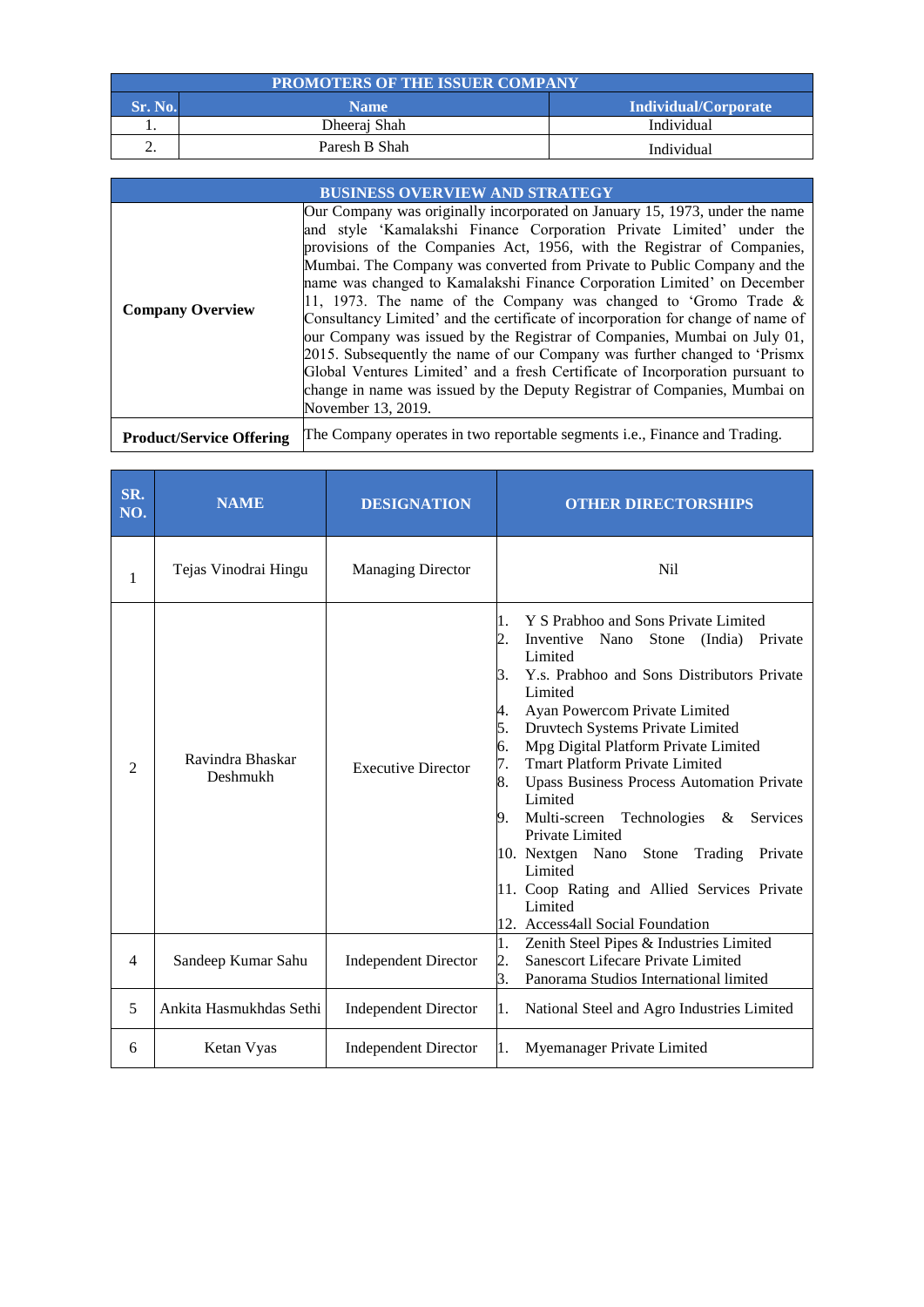## **OBJECTS OF THE ISSUE**

#### **Details of means of finance -**

| Sr.<br>No. | <b>Objects of the Issue</b>             | <b>Total estimate cost</b> | <b>Amount</b><br>deployed<br>till | <b>Amount to be</b><br><b>financed from Net</b><br><b>Proceeds</b> | <b>Estimated</b><br>deployment of Net<br><b>Proceeds for the</b><br><b>Financial Year</b><br>ending March 31<br>2023 |
|------------|-----------------------------------------|----------------------------|-----------------------------------|--------------------------------------------------------------------|----------------------------------------------------------------------------------------------------------------------|
|            | Towards working<br>capital requirements | ₹39,38,23,000.00/-         | <b>NIL</b>                        | ₹39,38,23,000.00/-                                                 | ₹39,38,23,000.00/-                                                                                                   |
| 2          | General corporate<br>purposes           | ₹8,94,60,000.00/-          | <b>NIL</b>                        | ₹8,94,60,000.00/-                                                  | ₹8,94,60,000.00/-                                                                                                    |
|            | <b>Total</b>                            | ₹48,32,83,000.00/-         |                                   | ₹48,32,83,000.00/-                                                 | ₹48,32,83,000.00/-                                                                                                   |

The fund requirements for each of the objects of the Issue are stated as follows:

# **Shareholding Pattern for the quarter ended as on 31st December 2021:**

| Sr.<br>No. | <b>Particulars</b>          | <b>Pre-Issue number of shares</b> | % Holding of Pre issue |
|------------|-----------------------------|-----------------------------------|------------------------|
|            | Promoter and Promoter Group | 39.72.600                         | 1.40%                  |
|            | Public                      | 27,99,27,400                      | 98.60%                 |
|            | Total                       | 28,39,00,000                      | 100.00%                |

## **FINANCIAL INFORMATION**

| <b>Consolidated</b>                                                                                                  |                       | <b>Standalone</b>                                                 |                       |                       |  |
|----------------------------------------------------------------------------------------------------------------------|-----------------------|-------------------------------------------------------------------|-----------------------|-----------------------|--|
|                                                                                                                      | <b>Limited Review</b> | <b>Audited Financial Statements for the Financial Year ending</b> |                       |                       |  |
| <b>Financial</b><br><b>Statements for</b><br><b>Particulars</b><br><b>Nine Months</b><br>ending December<br>31, 2021 |                       | <b>March 31, 2021</b>                                             | <b>March 31, 2020</b> | <b>March 31, 2019</b> |  |
| Total income from<br>operations (Net)                                                                                | ₹4,47,44,200.00/-     | ₹7,96,93,652.00/-                                                 | ₹22,33,31,891.00/-    | ₹30,16,09,980.00/-    |  |
| Net Profit/(Loss) after tax<br>and extraordinary items                                                               | ₹1,17,57,612.00/-     | ₹1,33,73,432.00/-                                                 | ₹97,24,044.00/-       | ₹37,17,981.00/-       |  |
| <b>Equity Share Capital</b>                                                                                          | ₹28,48,85,050.00/-    | ₹28,39,00,000.00/-                                                | ₹28,39,00,000.00/-    | ₹28,39,00,000.00/-    |  |
| Reserves and Surplus                                                                                                 | ₹15,12,41,610.00/-    | ₹13,87,02,939.00/-                                                | ₹12,55,16,749.00/-    | ₹12,06,64,005.00/-    |  |
| Net worth                                                                                                            | ₹43,61,26,660.00/-    | ₹42,26,02,939.00/-                                                | ₹40,94,16,749.00/-    | ₹40,45,64,005.00/-    |  |
| Basic earnings per share<br>$(in \xi)$                                                                               | 0.41                  | 0.46                                                              | 0.17                  | 0.31                  |  |
| Diluted earnings per share<br>$(in \xi)$                                                                             | 0.41                  | 0.46                                                              | 0.17                  | 0.31                  |  |
| Return on net worth $(\%)$                                                                                           | 2.69                  | 3.16                                                              | 2.37                  | 0.91                  |  |
| Net asset value per share<br>$(in \xi)$                                                                              | 1.53                  | 14.89                                                             | 14.42                 | 14.25                 |  |

## **INTERNAL RISK FACTORS**

<span id="page-3-0"></span>*1. SEBI vide Adjudication Order bearing reference number Order No. WTM/RKA/ISD/09/2015 dated February 20, 2015 had suspended the trading in securities of the Company and had revoked the suspension vide SEBI Order no. WTM/GM/EFD/72/2018 dated October 30, 2018 w.e.f November 01, 2018.*

SEBI vide its order No. WTM/RKA/ISD/09/2015 dated February 20, 2015, had suspended the trading of the Company as certain market manipulations were taking place in the scrip of the Company. The suspension has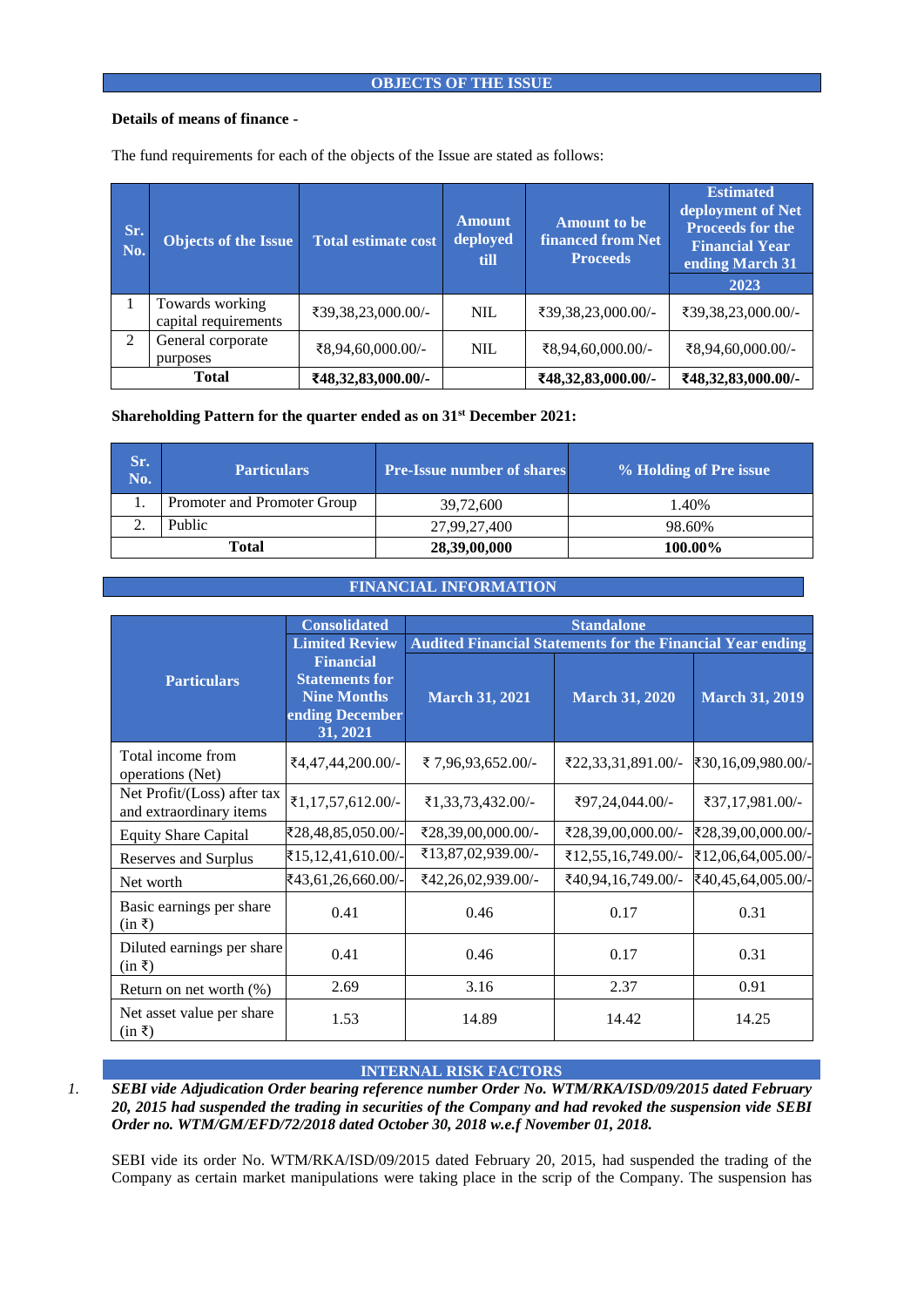been revoked on w.e.f November 01, 2018 by BSE vide its order WTM/GM/EFD/72/2018 dated October 30, 2018.

In future, we cannot assure you that these legal proceedings will be decided in favour of our Company, or that no further liability will arise out of these proceedings. We may incur significant expenses in such legal proceedings and we may have to make provisions in our financial statements, which could increase our expenses and liabilities. Any adverse decision may adversely affect our business, results of operations and financial condition.

## *2. The novel coronavirus (Covid-19) pandemic outbreak and steps taken to control the same have significantly impacted our business, results of operations, financial condition, and cash flows and further impact will depend on future developments, which are highly uncertain*

The rapid and diffused spread of COVID-19 and global health concerns relating to this outbreak have had a severe negative impact on all businesses. The COVID-19 pandemic could continue to have an impact that may worsen for an unknown period of time. Currently, there is substantial medical uncertainty regarding COVID-19 and this pandemic may continue to cause unprecedented economic disruption in India and in the rest of the world. The scope, duration, and frequency of such measures and the adverse effects of COVID-19 remain uncertain and could be severe. In case due to any consequent wave of Coronavirus, if long-term lockdown is imposed in the country or the state in which we perform of business, we may face losses and our business operations could be severely impacted.

## *3. There are some outstanding litigations filed by and against our Company.*

As on the date of this Letter of Offer, our Company is involved in certain legal proceedings. These legal proceedings are pending at different levels of adjudication before various courts and tribunals. The amounts claimed in these proceedings have been disclosed to the extent ascertainable and include amounts claimed jointly and/or severally from us and/or other parties. We cannot assure you that these legal proceedings will be decided in favour of our Company, or that no further liability will arise out of these proceedings. We may incur significant expenses in such legal proceedings, and we may have to make provisions in our financial statements, which could increase our expenses and liabilities. Any adverse decision may adversely affect our business, results of operations and financial condition.

The details in brief have been given in the below table:

| <b>Nature of cases</b>                                                                                                                                                                                                                                                                                                                               | <b>Number of cases</b> | <b>Amount involved</b> |
|------------------------------------------------------------------------------------------------------------------------------------------------------------------------------------------------------------------------------------------------------------------------------------------------------------------------------------------------------|------------------------|------------------------|
| Litigation<br>Involving<br>Statutory/Regulatory<br>Actions by<br>Authorities                                                                                                                                                                                                                                                                         |                        | ₹6,00,000.00/-         |
| Other proceedings involving our Company which involve an<br>amount exceeding the Materiality Threshold or are otherwise<br>material in terms of the Materiality Policy, and other pending<br>matters which, if they result in an adverse outcome would<br>materially and adversely affect the operations or the financial<br>position of our Company |                        | ₹2,51,65,300.00/-      |

#### *4. We require number of approvals, NOCs, licenses in ordinary course of our Business.*

Currently the Company is unable to trace the following licenses:

- a. Certificate of incorporation for conversion of Company from Private to public Company.
- b. Registration Certificate and Enrolment certificate under the Maharashtra State Tax on Professions, Trades, Callings and Employments Act, 1975

We need to apply for renewal of approvals which expire, from time to time, as and when required in the ordinary course of our business. Any failure to renew the approvals that will expire, or to failure/delay to apply for and obtain the required approvals, licences, registrations or permits, or any suspension or revocation of any of the approvals, licences, registrations and permits that have been or may be issued to us, could result in delaying the operations of our business, which may adversely affect our business, financial condition, results of operations and prospects.

We cannot assure you that the approvals, licences, registrations and permits issued to us would not be suspended or revoked in the event of non-compliance or alleged non-compliance with any terms or conditions thereof, or pursuant to any regulatory action.